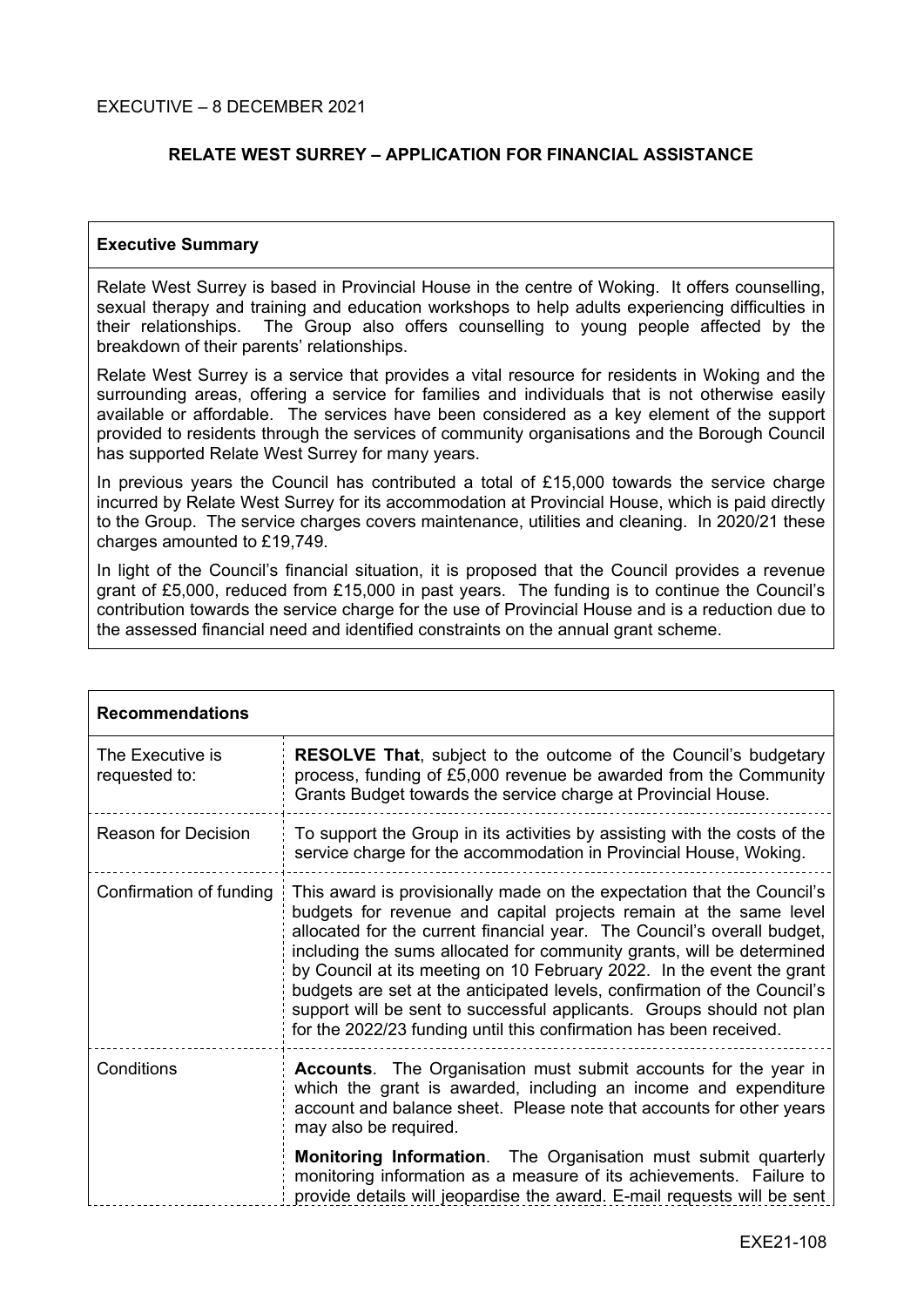|                        | to the applicant on a quarterly basis.                                                                                                                                                                                                                                                                                                                                                                                                                                                                                                                                                                                                                |  |
|------------------------|-------------------------------------------------------------------------------------------------------------------------------------------------------------------------------------------------------------------------------------------------------------------------------------------------------------------------------------------------------------------------------------------------------------------------------------------------------------------------------------------------------------------------------------------------------------------------------------------------------------------------------------------------------|--|
|                        | <b>Publicity.</b> Where possible, the Organisation is required to publicise<br>the support received from Woking Borough Council, including on<br>websites and literature / leaflets produced.                                                                                                                                                                                                                                                                                                                                                                                                                                                         |  |
|                        | Payments. Unless exceptional circumstances exist all invoices must<br>be received quarterly with monitoring information for the previous<br>quarter.                                                                                                                                                                                                                                                                                                                                                                                                                                                                                                  |  |
|                        | <b>Payment Period.</b> Final quarter claims must be made by the second<br>week in April. Unclaimed awards will not be available at a later date<br>unless exceptional circumstances can be demonstrated to the Council<br>before the end of the award year.                                                                                                                                                                                                                                                                                                                                                                                           |  |
|                        | <b>Joint Working.</b> WBC expects the Organisation to engage positively<br>on health and wellbeing multi-agency joint work affecting Woking.<br>Groups which refuse may place their Council support at risk, e.g.<br>grant, concessionary rent and other assistance.                                                                                                                                                                                                                                                                                                                                                                                  |  |
|                        | Homelessness Reduction Act 2017. Following the introduction of<br>new legislation from April 2018, the Council expects the support of<br>partner agencies in identifying people at risk of homelessness as early<br>as possible to maximise the opportunities to prevent such. Partner<br>agencies / organisations are expected to be engaged in joint working<br>arrangements to assist in finding suitable housing and support<br>solutions, and where appropriate to undertake and respond to the new<br>'duty to refer'. Groups which do not support this new legislation and<br>way of working positively may put their Council support at risk. |  |
| Performance Indicators | <b>Users.</b> The Organisation to provide a breakdown of the users.                                                                                                                                                                                                                                                                                                                                                                                                                                                                                                                                                                                   |  |
|                        | <b>Enquiries.</b> The Organisation to provide a breakdown of the enquiries<br>received.                                                                                                                                                                                                                                                                                                                                                                                                                                                                                                                                                               |  |
|                        | <b>Publicity.</b> The Organisation to advise how the Council's support has<br>been publicised.                                                                                                                                                                                                                                                                                                                                                                                                                                                                                                                                                        |  |
|                        | <b>Statement of Use.</b> The Organisation to provide a statement stating<br>the use to which the grant money has been put.                                                                                                                                                                                                                                                                                                                                                                                                                                                                                                                            |  |
| <b>Future Support</b>  | The financial pressure on the Council's budgets is expected to<br>continue in the coming years and accordingly the overall level of<br>support available in future years may be reduced. The applicant is<br>therefore to be advised that the award of funding for 2022/23 does not<br>imply that a similar application in 2023/24 would be supported. In<br>particular, it is emphasised that the Council is unlikely to be in a<br>position to award any sums above the 2022/23 levels.                                                                                                                                                             |  |
|                        | In view of this, the applicant is to be advised to ensure that<br>contingency plans for the Group's operations for 2023/24 have been<br>drawn up in the event that the Council is unable to continue its support<br>beyond April 2023. All applicants are strongly recommended to<br>pursue alternative sources of funding and are encouraged to approach<br>Woking Borough Council's Community Support Team for advice and<br>support.                                                                                                                                                                                                               |  |

**The Executive has authority to determine the above recommendations.**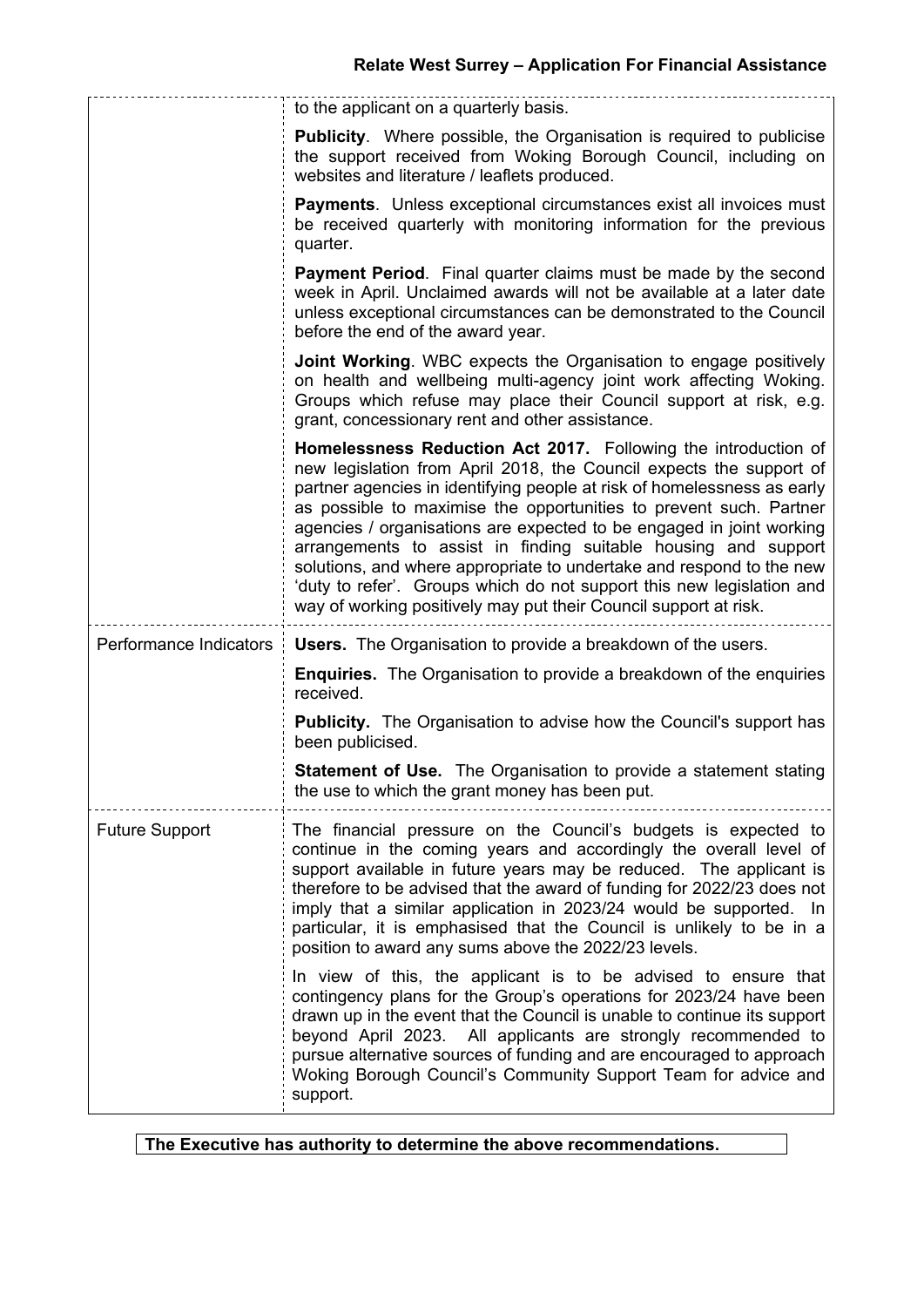# **Background Papers:**

2022/23 Application Form.

## **Reporting Person:**

Julie Fisher, Chief Executive Extn: 3301, Email: julie.fisher@woking.gov.uk

## **Contact Person:**

Frank Jeffrey, Head of Democratic Services Extn: 3012, Email: frank.jeffrey@woking.gov.uk

Doug Davern, Democratic Services Officer Extn: 3018, Email: doug.davern@woking.gov.uk

### **Portfolio Holder:**

Cllr Simon Ashall Email: cllrsimon.ashall@woking.gov.uk

### **Shadow Portfolio Holder:**

Cllr Will Forster Email: cllrwill.forster@woking.gov.uk

# **Date Published:**

30 November 2021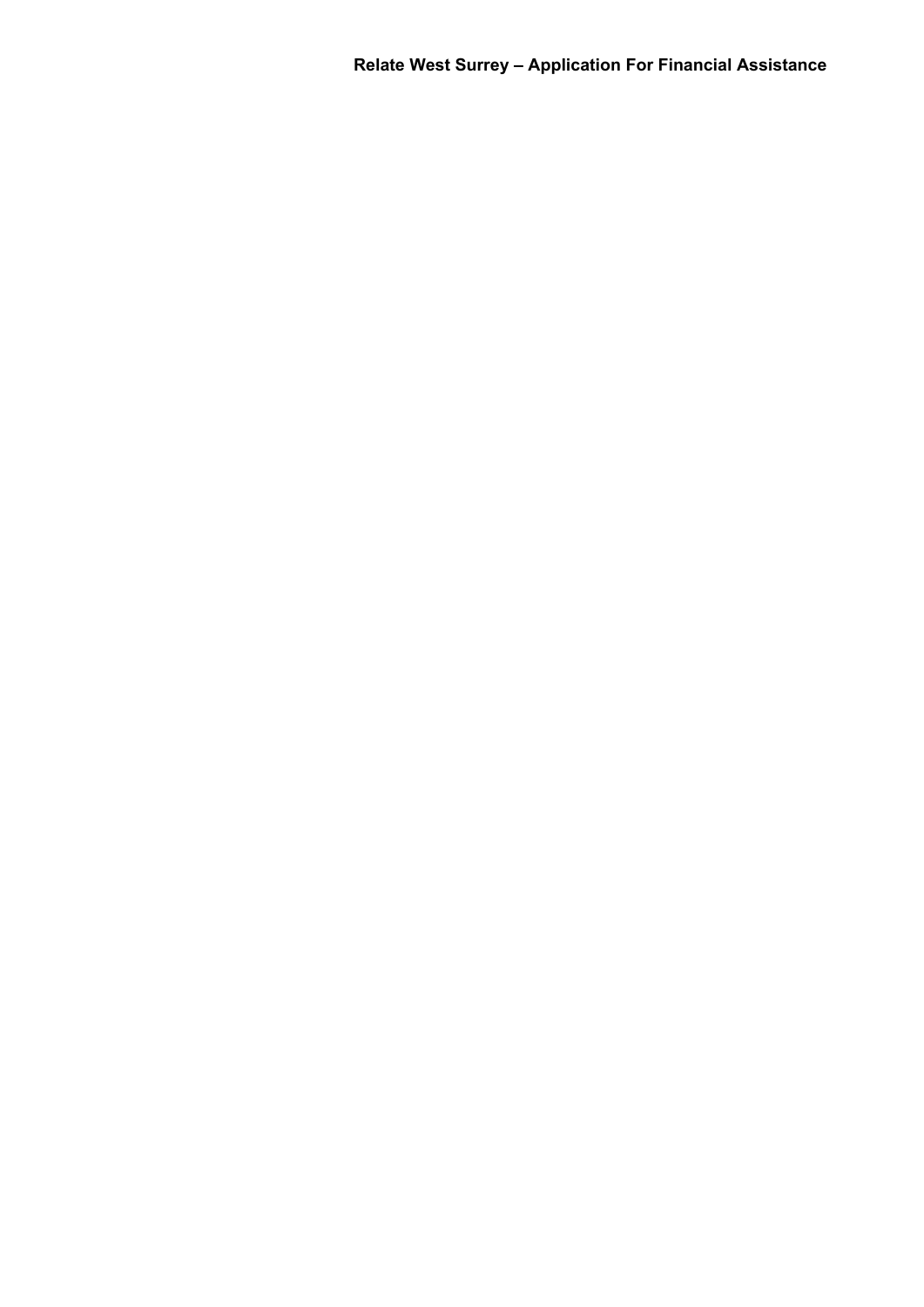| 1.0 Summary of Application |                                                                                                                                                                                                                                                                                                                                                                                                                                                                                                                                                                                          |  |
|----------------------------|------------------------------------------------------------------------------------------------------------------------------------------------------------------------------------------------------------------------------------------------------------------------------------------------------------------------------------------------------------------------------------------------------------------------------------------------------------------------------------------------------------------------------------------------------------------------------------------|--|
| 1.1 Status and Aims        | Although part of the Relate Federation, Relate West Surrey is an<br>independent charity. Relate West Surrey was incorporated in January<br>2000 and serves the boroughs of Woking, Guildford, Elmbridge,<br>Runnymede, Spelthorne, Waverley and Surrey Heath.                                                                                                                                                                                                                                                                                                                            |  |
|                            | Its main objectives are:                                                                                                                                                                                                                                                                                                                                                                                                                                                                                                                                                                 |  |
|                            | To educate the public concerning the benefits of secure couple<br>$\circ$<br>relationships, marriage and family life in order to improve the<br>emotional, sexual and spiritual wellbeing of individuals which is<br>derived from committed relationships.<br>To seek to enhance the good health, both mental and physical, of<br>$\circ$<br>adults and children by increasing public awareness of the benefit<br>of committed couple relationships, marriage and family life and<br>working to prevent poverty, hardship and distress caused by the<br>breakdown of such relationships. |  |
|                            | The Organisation achieves this by providing counselling services,<br>advice, guidance and relief to adults and/or young people. It also<br>provides relationship education in schools, children's centres and to<br>the wider community.                                                                                                                                                                                                                                                                                                                                                 |  |
|                            | Relate West Surrey is accredited with Relate National and helps<br>people work through their relationship difficulties and reach their own<br>decisions about the best way forward.                                                                                                                                                                                                                                                                                                                                                                                                      |  |
| 1.2 Employees              | 48, including the CEO, the Office Manager, the Executive Assistant, 2<br>x Supervisors, 5 x Appointment Secretaries and 26 x Counsellors.                                                                                                                                                                                                                                                                                                                                                                                                                                                |  |
| 1.3 Volunteers             | 11, whose activities include working as counsellors delivering Relate<br>services and acting as Trustees.                                                                                                                                                                                                                                                                                                                                                                                                                                                                                |  |
|                            | Relate West Surrey offers placements to students undertaking<br>relationship counselling courses at Relate National and are counted<br>as volunteers.                                                                                                                                                                                                                                                                                                                                                                                                                                    |  |
| 1.4 Clients/Users          | 8,208, comprising:                                                                                                                                                                                                                                                                                                                                                                                                                                                                                                                                                                       |  |
|                            | 4,024 male                                                                                                                                                                                                                                                                                                                                                                                                                                                                                                                                                                               |  |
|                            | 4,184 female                                                                                                                                                                                                                                                                                                                                                                                                                                                                                                                                                                             |  |
|                            | 53 disabled                                                                                                                                                                                                                                                                                                                                                                                                                                                                                                                                                                              |  |
|                            | 86 ethnic minority                                                                                                                                                                                                                                                                                                                                                                                                                                                                                                                                                                       |  |
|                            | 1,529 resident in Woking, comprising:                                                                                                                                                                                                                                                                                                                                                                                                                                                                                                                                                    |  |
|                            | 563 aged 11-18                                                                                                                                                                                                                                                                                                                                                                                                                                                                                                                                                                           |  |
|                            | 903 aged 19-65                                                                                                                                                                                                                                                                                                                                                                                                                                                                                                                                                                           |  |
|                            | 63 aged 65+                                                                                                                                                                                                                                                                                                                                                                                                                                                                                                                                                                              |  |
|                            | The following charges are levied:                                                                                                                                                                                                                                                                                                                                                                                                                                                                                                                                                        |  |
|                            | Couple counselling - £67.50 per hour<br>$\circ$                                                                                                                                                                                                                                                                                                                                                                                                                                                                                                                                          |  |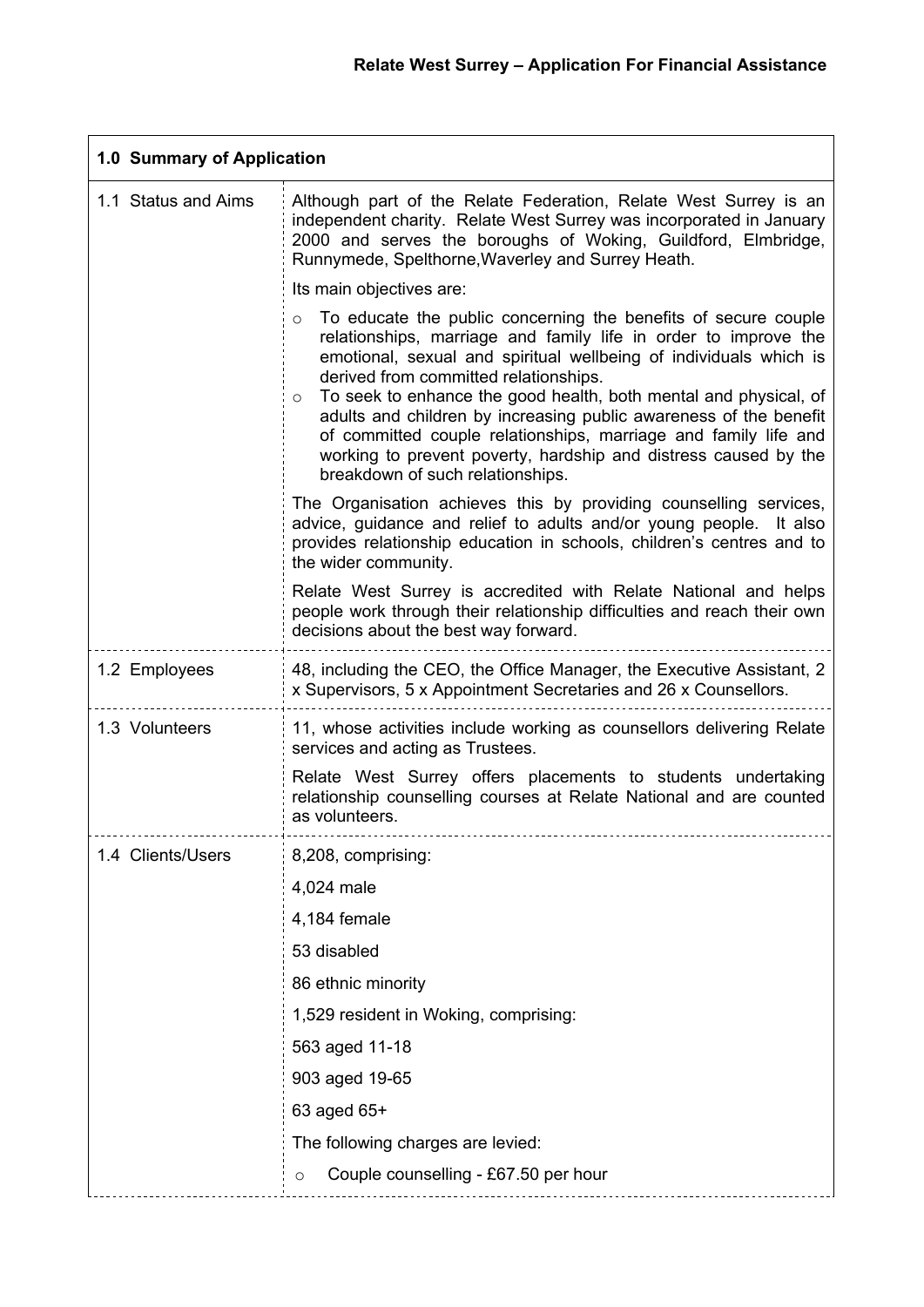# **Relate West Surrey – Application For Financial Assistance**

|                       | Family counselling - £70 per hour<br>O                                                                                                                                                                                                                                                                                                                                                                 |  |  |
|-----------------------|--------------------------------------------------------------------------------------------------------------------------------------------------------------------------------------------------------------------------------------------------------------------------------------------------------------------------------------------------------------------------------------------------------|--|--|
|                       | Sex therapy - £75 per hour<br>O                                                                                                                                                                                                                                                                                                                                                                        |  |  |
|                       | Family Mediation - from £96 per person per hour<br>O                                                                                                                                                                                                                                                                                                                                                   |  |  |
|                       | Young People's counselling - free of charge through CAMHS.<br>O                                                                                                                                                                                                                                                                                                                                        |  |  |
|                       | iRelate Young People's counselling service - £50 per hour<br>$\circ$                                                                                                                                                                                                                                                                                                                                   |  |  |
|                       | Relate West Surrey offers bursary support for relationship and family<br>counselling to those couples with a joint income of below £30,000.                                                                                                                                                                                                                                                            |  |  |
| 1.5 Members           | 17, comprising:                                                                                                                                                                                                                                                                                                                                                                                        |  |  |
|                       | 8 male                                                                                                                                                                                                                                                                                                                                                                                                 |  |  |
|                       | 9 female                                                                                                                                                                                                                                                                                                                                                                                               |  |  |
|                       | 17 resident in Woking                                                                                                                                                                                                                                                                                                                                                                                  |  |  |
|                       | 1 aged 19-65                                                                                                                                                                                                                                                                                                                                                                                           |  |  |
|                       | 16 aged 65+                                                                                                                                                                                                                                                                                                                                                                                            |  |  |
|                       | There are no membership charges.                                                                                                                                                                                                                                                                                                                                                                       |  |  |
| 1.6 Sum Requested     | £15,000 (Revenue)                                                                                                                                                                                                                                                                                                                                                                                      |  |  |
| 1.7 Project           | To contribute towards the service charge for the 2nd floor suite of<br>offices at Provincial House. The Relate suite provides a registered<br>office, an administrative office and five counselling rooms. 56% of<br>Relate West Surrey clients are seen at Provincial House.                                                                                                                          |  |  |
|                       | The financial support from Woking Borough Council helps to provide<br>bursary support to low income families.                                                                                                                                                                                                                                                                                          |  |  |
| 1.8 Cost breakdown:   | Service charges cover maintenance, utilities and cleaning. In 2020/21<br>these charges amounted to £19,749.                                                                                                                                                                                                                                                                                            |  |  |
| 1.9 Community Benefit | The total number of counselling sessions completed was 5,476, a<br>decrease of 12.6% from 2019/20. This decrease was mainly due to<br>the initial decreased demand during national lockdowns and the<br>changes to working practices as online capability was developed.                                                                                                                               |  |  |
|                       | Below is a summary of the main developments:                                                                                                                                                                                                                                                                                                                                                           |  |  |
|                       | Site changes:                                                                                                                                                                                                                                                                                                                                                                                          |  |  |
|                       | Following the UK government's guidelines, all face-to-face counselling<br>sessions were terminated and all offices were closed during the<br>national lockdown periods. The Woking and Walton Offices were later<br>opened with COVID procedures in place allowing some counsellors<br>and staff to conduct online counselling sessions or other work that<br>they were not able to undertake at home. |  |  |
|                       | Working from home:                                                                                                                                                                                                                                                                                                                                                                                     |  |  |
|                       | Great effort was put into the transition of moving our services online<br>and ensuring that staff and counsellors could work from home with<br>appropriate equipment and support to ensure client confidentiality.                                                                                                                                                                                     |  |  |
|                       | CAMHS:                                                                                                                                                                                                                                                                                                                                                                                                 |  |  |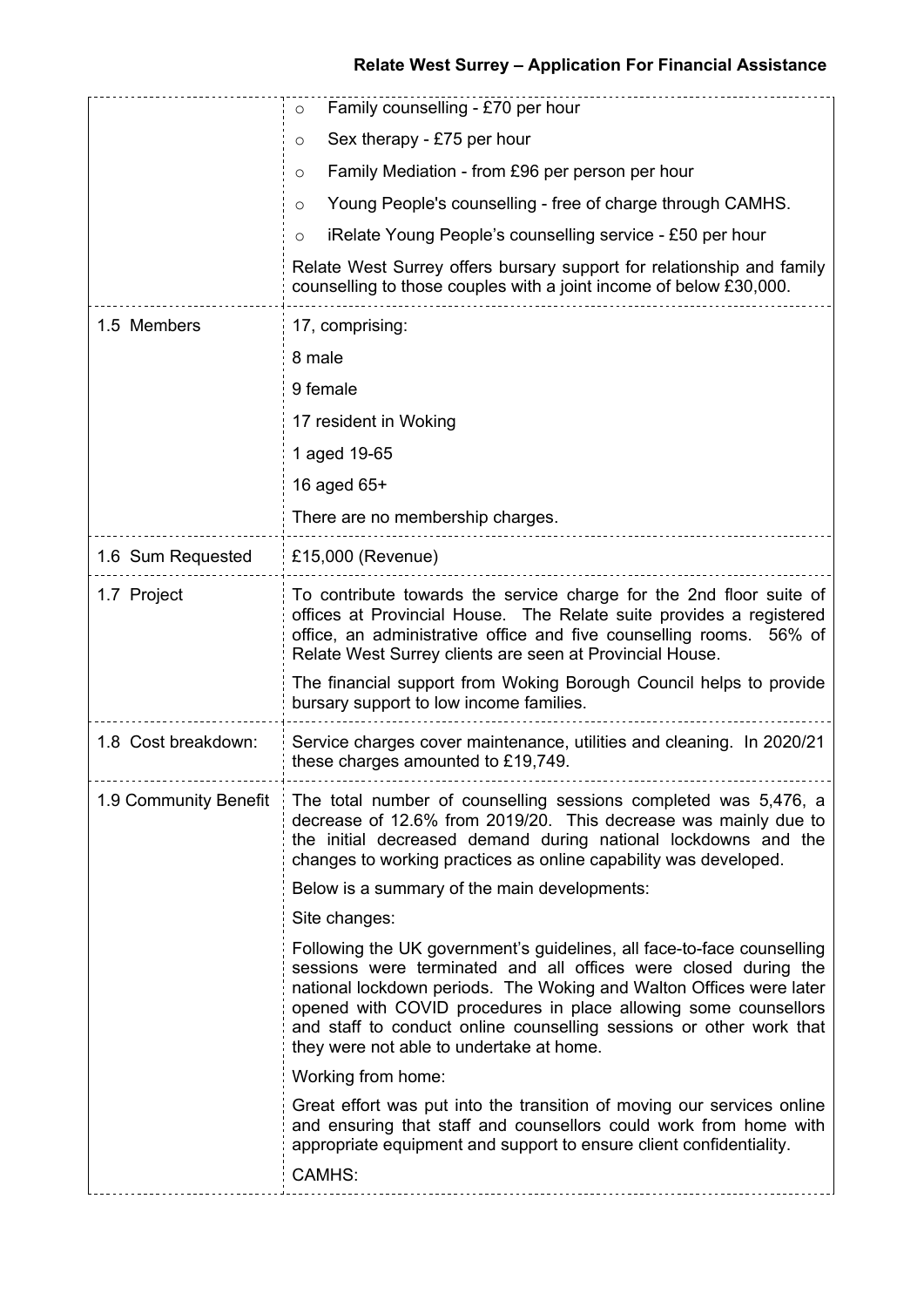|                      | A 7 year contract was signed to provide young people's counselling<br>services as part of the Surrey Well Being Partnership.                                                                                                                                                                                                                                                                                                                                                                                                                                                                                                                                                                                                                                                                              |  |
|----------------------|-----------------------------------------------------------------------------------------------------------------------------------------------------------------------------------------------------------------------------------------------------------------------------------------------------------------------------------------------------------------------------------------------------------------------------------------------------------------------------------------------------------------------------------------------------------------------------------------------------------------------------------------------------------------------------------------------------------------------------------------------------------------------------------------------------------|--|
|                      | Relationship Counselling:                                                                                                                                                                                                                                                                                                                                                                                                                                                                                                                                                                                                                                                                                                                                                                                 |  |
|                      | Counselling hours fell by 14.3% year on year. The demand was<br>especially low during national lockdown periods.                                                                                                                                                                                                                                                                                                                                                                                                                                                                                                                                                                                                                                                                                          |  |
|                      | Young People Counselling (iRelate):                                                                                                                                                                                                                                                                                                                                                                                                                                                                                                                                                                                                                                                                                                                                                                       |  |
|                      | This service was first introduced in April 2019. In the past year,<br>volumes grew by 51.6%. With children and young people feeling<br>widely isolated, the demand for this service has increased.                                                                                                                                                                                                                                                                                                                                                                                                                                                                                                                                                                                                        |  |
|                      | Funding:                                                                                                                                                                                                                                                                                                                                                                                                                                                                                                                                                                                                                                                                                                                                                                                                  |  |
|                      | Grant funding of £22,000 for bursary support was provided for those<br>who, through COVID, would not otherwise be able to afford the<br>services.                                                                                                                                                                                                                                                                                                                                                                                                                                                                                                                                                                                                                                                         |  |
| 1.10 Covid-19 Impact | The Charity states that the past financial year began during national<br>lockdown and despite some easing during the year, social distancing<br>and other rules have remained throughout. All staff worked hard to<br>ensure that high-quality and accessible services were provided to<br>those in need.                                                                                                                                                                                                                                                                                                                                                                                                                                                                                                 |  |
|                      | Adequate IT systems, hardware, training and other support were<br>provided to staff and counsellors to ensure that they could work<br>efficiently and confidentially from home. The CEO spoke to each staff<br>member and counsellor to understand their individual needs to create<br>a new work schedule.                                                                                                                                                                                                                                                                                                                                                                                                                                                                                               |  |
|                      | The new web counselling service was widely accepted by both<br>counsellors and clients (adult and young clients alike). There was a<br>much greater need for financial support to clients and the Charity<br>notes its gratitude for the additional grants received enabling the<br>provision of further bursary sessions to those in need.                                                                                                                                                                                                                                                                                                                                                                                                                                                               |  |
|                      | Relate West Surrey anticipates that there will be a large increase in<br>demand for all services over the next 12-24 months as those affected<br>by Covid-19 restrictions find that their mental health is affecting their<br>relationships. It also anticipates that clients' ability to pay for services<br>will be impacted by Covid, and has therefore applied for other grants<br>to support its bursary scheme. The flexibility of using Zoom to counsel<br>clients is enabling clients to be reached who might otherwise have<br>found it difficult to access services face to face.<br>The Group<br>anticipates that there will be a hybrid model for delivery of services<br>during 2022/23 with some demand for "in the room" counselling as<br>well as demand for Zoom counselling continuing. |  |

| 2.0 Financial Background |                                                                                                                                                                                                        |
|--------------------------|--------------------------------------------------------------------------------------------------------------------------------------------------------------------------------------------------------|
| 2.1 Budget               | At the time of the application, the Group held £134,433 in the bank,<br>representing around six months' fixed overheads.                                                                               |
|                          | The Group has submitted a budget for 2022/23 which shows an<br>anticipated income of £293,423 against an anticipated expenditure of<br>$\pm$ £282,287, resulting in an anticipated surplus of £11,136. |